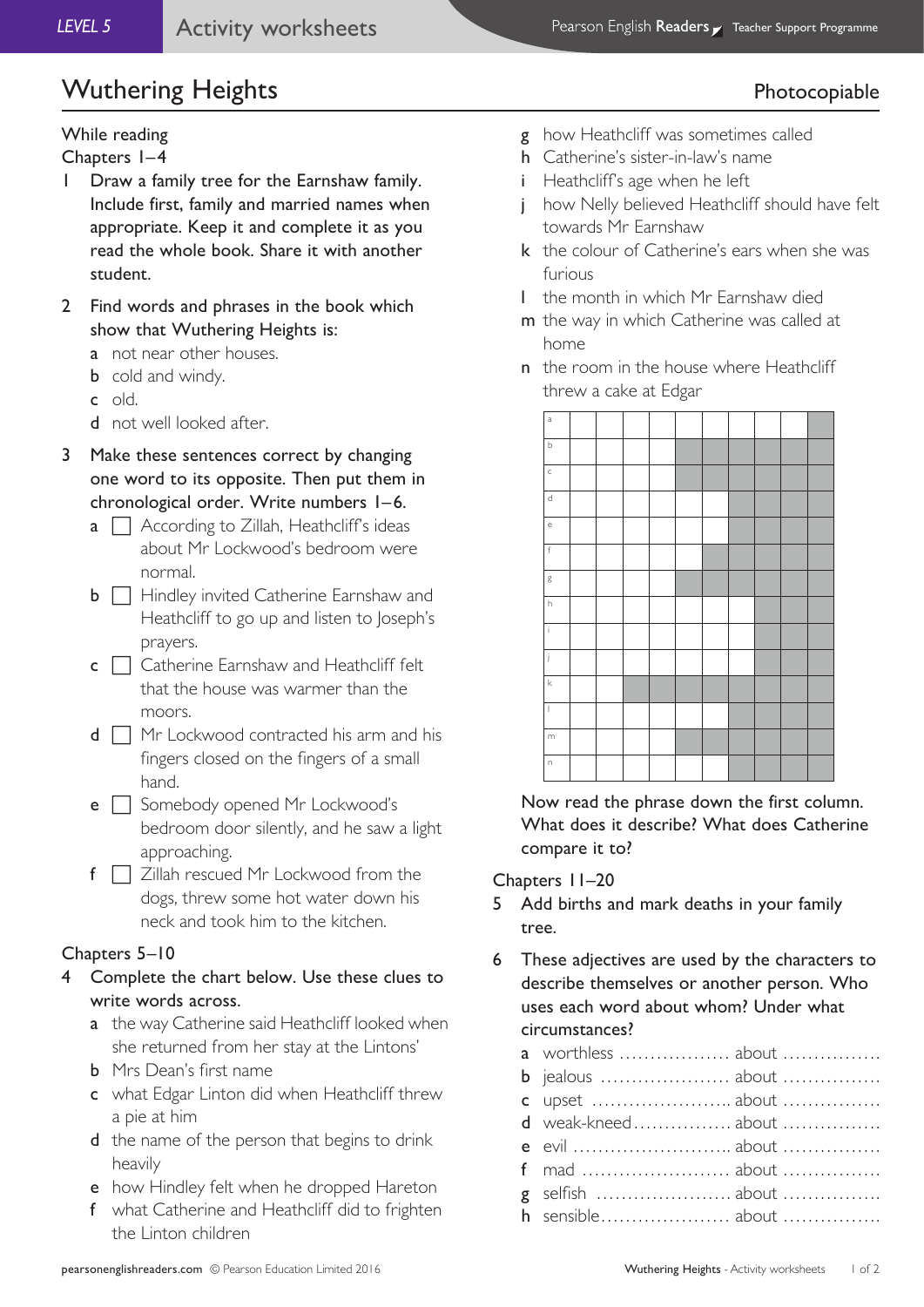# Wuthering Heights **Photocopiable**

|   |                                                                                                                                                                                                                                                                                                                                                                                                                                                                                                                                                                                                                                                                                                                                                        | ס <sup>.  .</sup><br>.                                                                                                                                |  |
|---|--------------------------------------------------------------------------------------------------------------------------------------------------------------------------------------------------------------------------------------------------------------------------------------------------------------------------------------------------------------------------------------------------------------------------------------------------------------------------------------------------------------------------------------------------------------------------------------------------------------------------------------------------------------------------------------------------------------------------------------------------------|-------------------------------------------------------------------------------------------------------------------------------------------------------|--|
| 7 | $\mathbf{a}$                                                                                                                                                                                                                                                                                                                                                                                                                                                                                                                                                                                                                                                                                                                                           | In this story, characters blame one another for<br>what happens to them. Complete the sentences.<br>Edgar blames Nelly for                            |  |
|   |                                                                                                                                                                                                                                                                                                                                                                                                                                                                                                                                                                                                                                                                                                                                                        | <b>b</b> Hindley blames Heathcliff for                                                                                                                |  |
|   |                                                                                                                                                                                                                                                                                                                                                                                                                                                                                                                                                                                                                                                                                                                                                        | c Catherine blames Edgar and Heathcliff for                                                                                                           |  |
|   | d                                                                                                                                                                                                                                                                                                                                                                                                                                                                                                                                                                                                                                                                                                                                                      | Heathcliff blames Catherine for                                                                                                                       |  |
| 8 | Chapters 21-28<br>Who/What do the pronouns or phrases in<br>italics stand for? Write the names, phrases or<br>situations they refer to.<br>'I'll be very kind to him $(a)$ , you<br>(b)  needn't fear,' he (c)<br>said, laughing.<br>'And to begin my kindness - Joseph! Bring the<br>boy some breakfast. Hareton! Get to your work.'<br>'Yes,' he added when they (d)  had<br>gone, 'my son $(e)$ is the future owner<br>of your place (f) , and I would not wish<br>him to die until I am certain of receiving<br>it from him. Besides, he's mine, and I want the<br>pleasure of seeing my son fairly lord of their<br>(g)  property, my child hiring their<br>(h)  children to look after their fathers'<br>$(i)$ lands for wages. It's only such a |                                                                                                                                                       |  |
|   |                                                                                                                                                                                                                                                                                                                                                                                                                                                                                                                                                                                                                                                                                                                                                        | thought that makes me able to bear the<br>miserable thing (j)  He's worthless<br>in himself, and I hate him for the memories<br>$(k)$ he brings back! |  |

- 9 Answer the questions. Share your answers with another student.
	- a What is Heathcliff's opinion of his son?
	- **b** What does Heathcliff mean when he says: 'My son is the future owner of your place'? (page 81)
	- c Heathcliff says he is being 'generous' (page 84). Is he?
	- d How does Linton seem when he and Cathy meet on the moor? Why do you think he is like this?

### Chapters 29–38

10 Who says this? Write the name. What are they speaking about? What do they mean or refer to? Make notes and share them with another student.

- a ……………… '…; *he* was quick to understand and act; *we* were not.' (page 110)
- b ……………… 'I shall have that at home. Not because I need it, but …' (page 116)
- c ……………… 'Play games with her? No! *She* has been playing games with *me*, night and day …' (page 116)
- d ……………… '*He* affects me differently.' (page 133)
- e ……………… 'Only three feet separate me from it.' (page 136)
- f ……………… 'I must reach it first, and then I'll rest.' (page 139)
- g ……………… 'Well, there is *one* who will not move away from my company. Oh, God! She's without pity!' (page 140)

# 11 Do the crossword puzzle.

## Across

- **a** Zillah thought that Mrs Dean and Cathy had fallen in a …….
- **b** Heathcliff had a strong belief in …...
- c Cathy's and Hareton's ….. were exactly alike.
- d Heathcliff was sure Catherine was somewhere in the …...
- e Hareton removed some of Joseph's fruit ..... to please Cathy.

# Down

- a Cathy had two ..... in a gold case that Heathcliff broke.
- f Hareton helped Cathy when she couldn't reach a ….. .
- g Cathy found that Hareton loved Heathcliff as if he were his …...
- h Linton was annoyed because Cathy let her ….. fall into his cup.

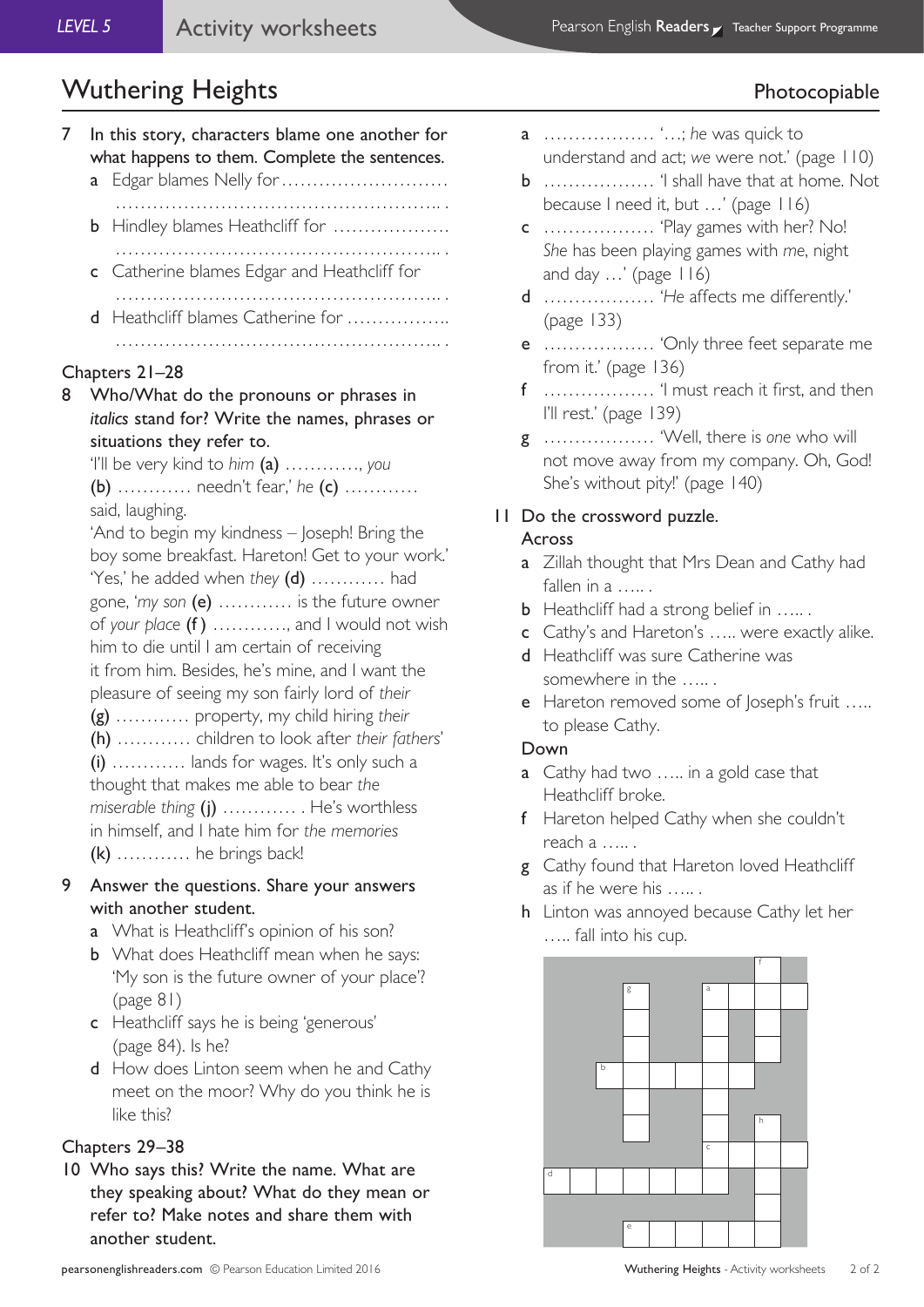# Wuthering Heights **Photocopiable**

#### Chapters 1–4

- 1 Match the elements in Mr Lockwood's dream (a–d) with the events that possibly explain them  $(1-4)$ .
	- a loseph led him to church .....
	- **b** The priest's talk was divided in 490 parts .....
	- c The priest called everybody to punish him for his wickedness …..
	- d All churchgoers rushed at him with sticks …..
		- 1) Joseph's reaction when Mr Lockwood took the lamp
		- 2) What the dogs did at Joseph's order when Mr Lockwood was about to leave
		- 3) Mr Lockwood read that Joseph was upset by Catherine and Heathcliff's behaviour on a rainy Sunday many years before
		- 4) Mr Lockwood looked through diary-like old books

### Chapters 5–10

- 2 Are these sentences about Mr Lockwood's second visit to Wuthering Heights true (T) or false (F)?
	- a Heathcliff invites Mr Lockwood for a second  $\sqrt{ }$  visit.
	- **b** It starts to snow just as Mr Lockwood reaches the house.
	- c  $\log p$  opens the door for Mr Lockwood.
	- d Mrs Heathcliff is not Heathcliff's wife.
	- e Mr Lockwood finds the family friendly and polite.  $\Box$
	- f Mr Lockwood is invited to stay the night.

### Chapters 11–20

- 3 Who are these people? Write the correct names.
	- Linton Hareton Catherine Linton Isabella
	- a Edgar's sister's son: ……………
	- b Catherine Linton's cousin: ……………
	- c Hindley's niece: ……………
	- d Hareton's cousin: ……………
	- e Catherine Earnshaw Linton's nephew: ……………
	- f Catherine Linton's husband: ……………
	- g Linton's uncle's daughter's cousin: ……………

### 4 What happened first? What happened next? Write the numbers 1–6.

- $a \Box$  Hindley tried to kill Heathcliff.
- $\mathsf{b} \ \Box$  Isabella died.
- $c \Box$  Catherine died.
- $d \Box$  Isabella escaped from Wuthering Heights.
- e  $\Box$  Nelly twisted Edgar and Heathcliff's curls of hair together.
- $f \Box$  Hindley died.

#### Chapters 21–28

- 5 Match what Nelly did (a–d) with how she did it  $(1-4)$ .
	- a Nelly found out that Cathy escaped in the evenings by …..
	- **b** She found out that Cathy exchanged letters with Linton by …..
	- c She stopped Cathy from meeting Linton secretly by …..
	- d She stopped Cathy from keeping a burned letter by …..
		- 1) checking something at the library.
		- 2) checking something upstairs.
		- 3) threatening to tell her father.
		- 4) telling her father what she had been doing.

#### Chapters 29–38

- 6 Who do the words in *italics* refer to? Write the names.
	- Hindley Catherine Edgar Isabella Heathcliff
	- a 'Are *they* (1) ……………… at home? Where is *she* (2) ………………? Speak!'
	- b '*She* (3) ……………… was nearly heartbroken when *he* (4) ……………… ran off.'
	- c '*I* (5) ……………… love *him* (6) ……………… more than *you* (7) ……………… ever loved Edgar.'
	- d '*They* (8) ……………… sit up all night playing cards and drinking.'
- 7 Who say the sentences in activity 6 and to whom? Write the names.

Nelly to Edgar Isabella to Catherine Heathcliff to Nelly Nelly to Isabella and Catherine a …………………………………………………… b ……………………………………………………

- c …………………………………………………… d ……………………………………………………
- 8 Complete these sentences with words for family relationships.
	- a Cathy's second fiancé's …………… was her ……………'s ……………'s son.
	- **b** The two last people to die were ............... and …………………
	- c Heathcliff is buried next to the woman he loved and her ……………, so Cathy may visit the graves of her ……………, …………… and her first ……………'s father all at the same time.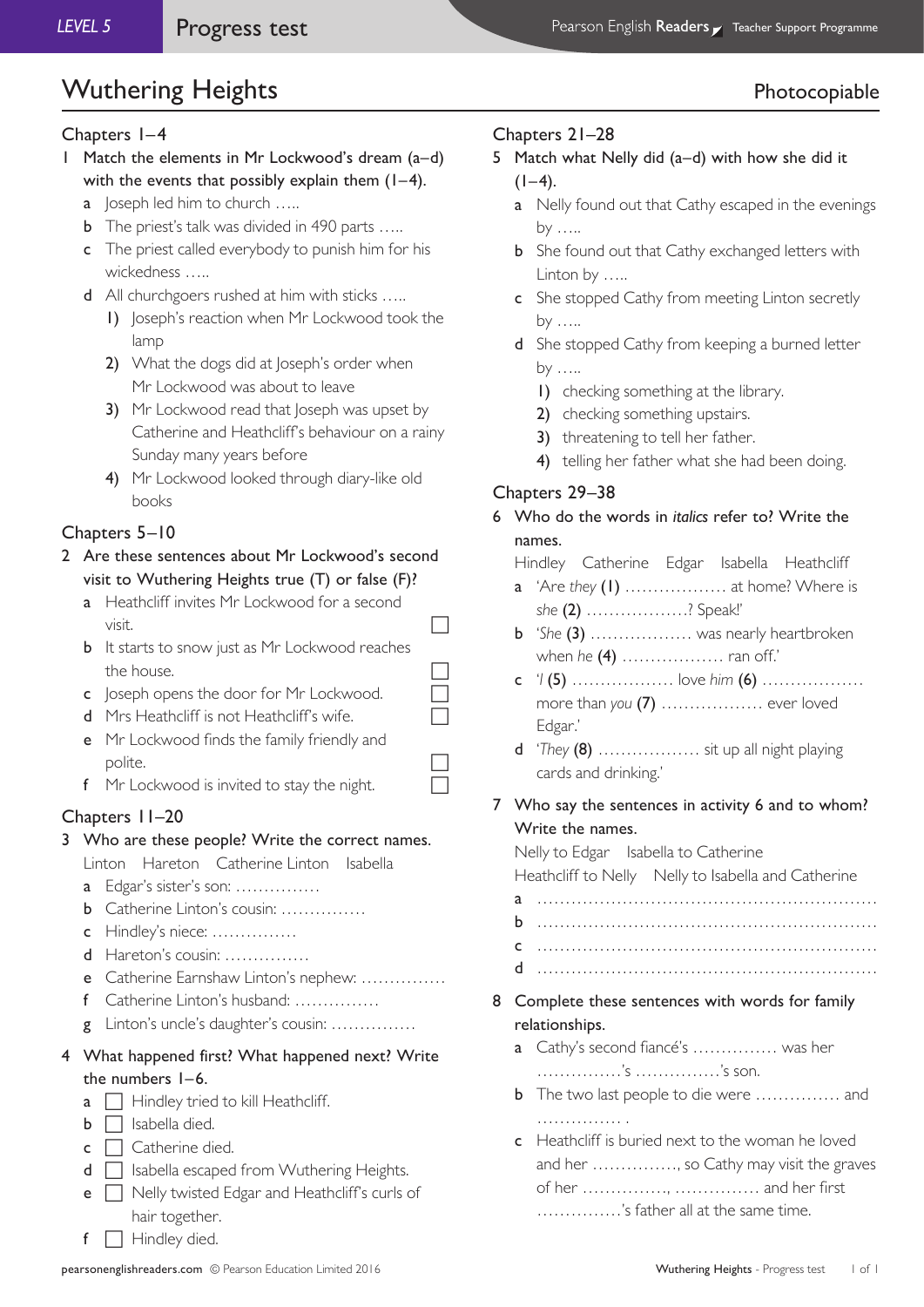### Book key

- 1 **a** To make their dull lives more interesting.
	- b One.
	- c Charlotte: *Jane Eyre*, *Shirley*, *Villette*; Anne: *Agnes Grey*
	- d They did not like it because it was too rough and emotionally honest.
	- e They mirror the rough, hard emotions of the characters in the story.
- 2 a companion, gypsy, landlord, mistress, tenant
	- **b** fury, grief, misery, scorn, awkward
	- c shiver, tremble, weep, (creep)
- 3 Open answers
- 4 a landlord  $>$  tenant
	- $b$  behaves  $>$  looks
	- c humourous > serious
	- $d$  shy  $>$  proud
	- e wife > daughter
	- $f$  six > five
	- $g$  father  $>$  brother
	- h branch > hand
	- i friend > master
	- $i$  brother  $>$  cousin
- 5 a He is unwelcoming but tries to be polite on the first meeting.
	- **b** He obviously liked her because they spent time together on the moors and she felt sorry for him.
	- $c$  He does not like them he does not keep rooms for visitors.
	- d He finds it amusing.
	- e He hates him for treating him badly.
	- f It upsets him deeply.
	- g He treats him coldly like a servant.
- 6–7 Open answers
- 8 a Mr Earnshaw
	- **b** Catherine
	- c Hindley
	- d Catherine
	- e Edgar
	- f Catherine
	- g Catherine
	- h Heathcliff
	- i Catherine
	- j Mr and Mrs Linton
- 9 a Mr Earnshaw to his wife, about Heathcliff
	- **b** Heathcliff to Nelly Dean, about his visit with Catherine to Thrushcross Grange
	- c Hindley to Heathcliff, who has dressed well for Christmas
	- d Heathcliff to Nelly Dean, about revenge on Hindley
	- e Catherine to Heathcliff, comparing his uninteresting company with Edgar's
	- f Edgar to Catherine, after she hits him for trying to protect Hareton from her angry temper
	- g Catherine to Nelly Dean, about accepting Edgar's offer of marriage
- 10 a Mr Earnshaw treats Heathcliff kindly but Heathcliff never shows signs of being grateful.
	- **b** Hindley thinks that his father is hard and unkind to him; Mr Earnshaw thinks that Hindley is cruel to Heathcliff.
	- c Hindley thinks that Heathcliff is a 'thief of his father's love' and that he should not be treated as one of the family; Heathcliff hates Hindley for his cruelty and plans to have his revenge on him one day.
	- d Edgar and Heathcliff dislike each other. Edgar is scornful of Heathcliff; Heathcliff is jealous of Edgar.
	- e Catherine and Edgar love each other, although Edgar dislikes Catherine's violence and dishonesty, and Catherine does not love Edgar as much as she loves Heathcliff.

#### 11–13 Open answers

14 a 4 b 10 c 1 d 9 e 2 f 7 g 3 h 8 i 5 j 6

15 a 5 b 9 c 7 d 3 e 4 f 8 g 1 h 6 i 2

- 16 a He wants revenge on Catherine because she married Edgar. His revenge is her unhappy death.
	- **b** He does not want revenge on Nelly Dean.
	- c He wants revenge on Edgar because he married Catherine. His revenge is that Edgar's wife dies. He also plans to become owner of Thrushcross Grange.
	- d He wants revenge on Hindley for treating him cruelly when he was young. His revenge is that he becomes master of Wuthering Heights.
	- e He wants revenge on Hareton because he is Hindley's son. He does not allow him an education, and takes away the land and house that should be his.
- 17–19 Open answers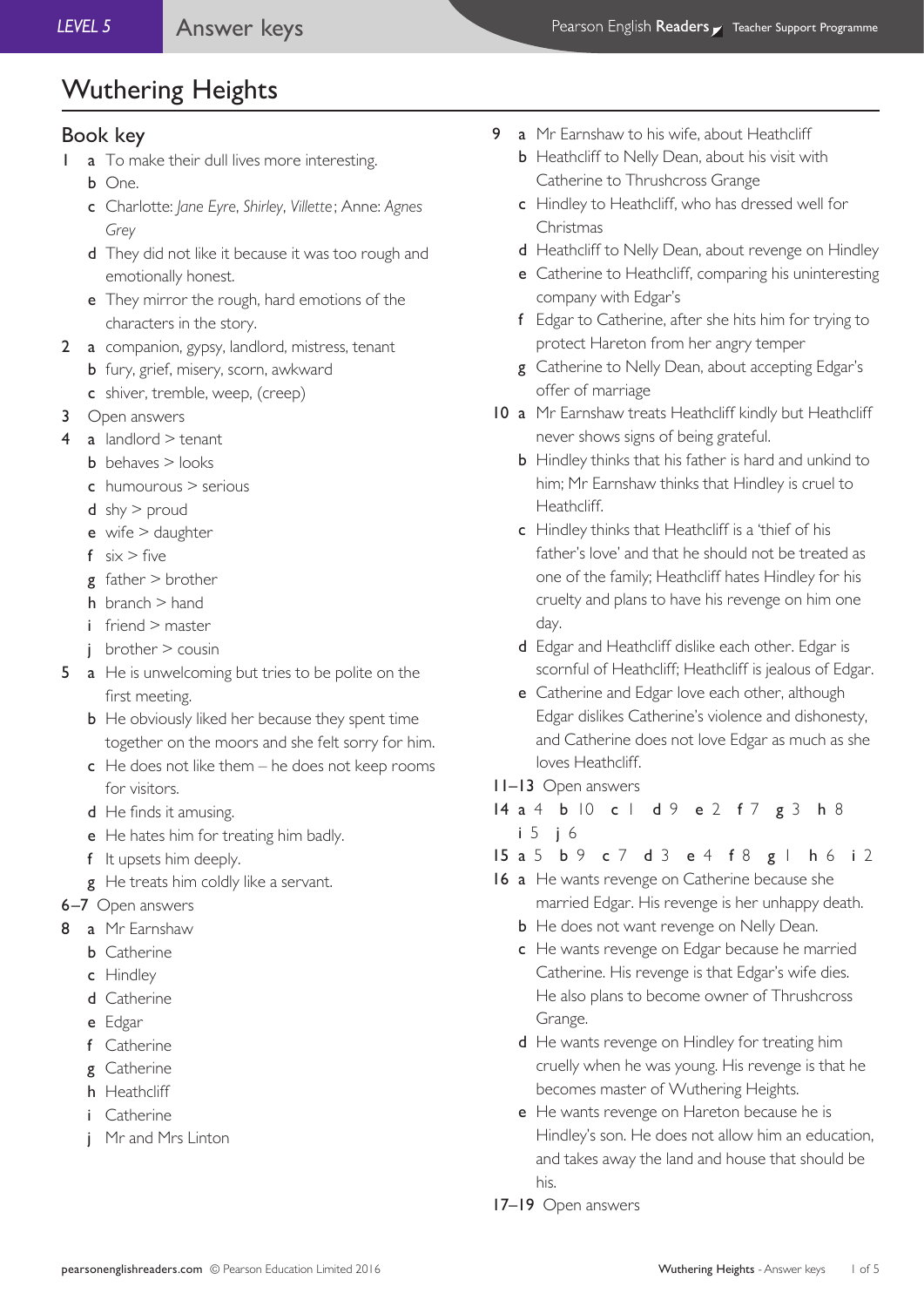- 20 a Isabella, Linton
	- **b** Cathy, Nelly Dean
	- c Heathcliff, Hareton; Linton
	- d Heathcliff, Cathy, Linton
	- e Linton, Cathy
	- f Nelly, Cathy
	- g Edgar, Nelly Dean
	- h Edgar, Linton
	- i Edgar, Linton, Cathy
- 21 a Happy that Cathy is safe, but she pretends to be angry.
	- **b** Scornful and rude because she has no respect for him.
	- c Excited because she now has company.
	- d Upset because Heathcliff is going to take Linton away from him.
	- e Scornful because his son is weak and often ill.
	- f Polite and friendly because he wants Cathy to marry his son.
	- g He hates them because it reminds him of the bad treatment that he used to suffer.
	- h Upset and guilty because Heathcliff has told her that Linton's illness is her fault.
	- i Impatient because she really wants to be with Linton.
	- j Anxious and upset because he suspects Heathcliff of wanting to possess his land and money.

#### 22–23 Open answers

- 24 a seems to have more energy
	- **b** he wants to own Thrushcross Grange
	- c unkind
	- d he is tired of Cathy
	- e gives him a book
	- f unhappy
	- g does not want
	- h less
	- i does not regret
	- j Thrushcross Grange
- 25 a Worried that Cathy's money will pass to Heathcliff if Linton dies.
	- **b** Upset that the lawyer has not arrived but happy that Cathy has returned.
	- c Pleased that he is safe and she is free.
	- d Unfriendly because of her earlier treatment of him.
	- e Puzzled at first but respectful of his wishes.
	- f Upset because they both remind him of Catherine, and because he has lost the desire to have total revenge on their families.
- g More cheerful and excited because he knows that he will soon be with Catherine again.
- 26–36 Open answers

### Discussion activities key

- 1 Open answers
- 2 a  $H$ 
	- b CLH
	- c CEL
	- d CEL and HiE

 We know that one of the women is dead and had a daughter, so CLH must be the daughter of CEL, because of their names.

 CLH must then have a dead husband called Heathcliff, so Heathcliff is the one who has a dead son, and is CLH's father in law.

 Two were brother and sister, so they had the same family name, so they must be Earnshaws. HaE is CLH's cousin, so a nephew of CEL, so CEL must be HiE's sister, and Hareton must be Hindley's son.

- 3 Open answers (Possible other elements: the dogs; the description of Heathcliff's house; everybody's manners)
- 4 1st generation: Linton and Catherine Earnshaw's father, Joseph

2<sup>nd</sup> generation: Catherine Earnshaw (Linton), Hindley Earnshaw, Mrs Dean, Mrs Dean's master (Mr Linton), Heathcliff, Mr Lockwood, Frances Earnshaw 3<sup>rd</sup> generation: Hareton, Catherine Linton Heathcliff No information about Zillah's age; probably 2nd generation

- 5–7 Open answers
- 8 Open answers; Catherine
- 9–10 Open answers
- 11 Their main conflict results from both the clash between social position and love, and racial prejudice. In many soap operas the storyline leads a wealthy character to meet one of low social origin or a different race and forces him/her to make a choice. Several minor conflicts develop around the central one.
- 12 Open answers; the stereotype here associates gypsies to stealing.
- 13–14 Open answers
- 15 a Isabella is talking to Hindley, when he wants to kill Heathcliff (page 66).
	- **b** Heathcliff is talking to himself about Hareton, when the child is left in his hands after his father's death (page 70).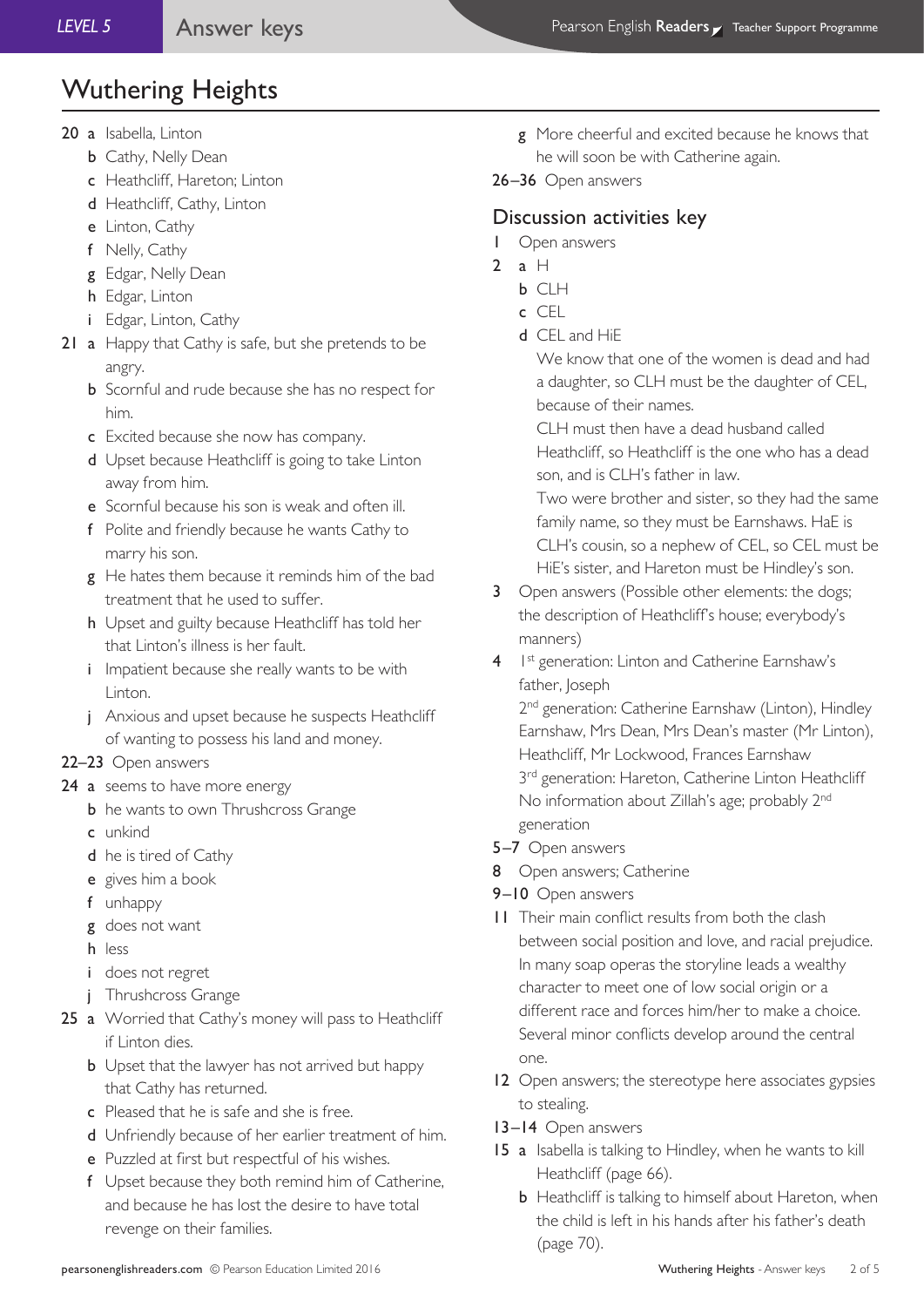- 16 Open answers
- 17 The word 'wiley' means 'a well-watered meadow'.
- 18–19 Open answers
- 20 a–b Open answers

Possible answers: Heathcliff's good points and things which excuse his behaviour: As a child he had no parents. He was shown kindness by old Mr Earnshaw and Catherine but not by Hindley or Mrs Earnshaw. / After old Mr Earnshaw died, the young Heathcliff was made to suffer by Hindley. He was degraded and treated like a servant, and prevented from receiving any education. He was made to feel stupid and unattractive. / His physical appearance – dark and like a gypsy – causes racial prejudice. / No one teaches him moral values – Hindley lets him run wild, while Catherine is taught how to behave by the Lintons. / He has a strong and proud nature. It is natural that he should want revenge on Hindley. / He loves Catherine desperately. / He is able to bear his treatment by Catherine until she seems not to want him, even though this is a mistake. / He leaves Wuthering Heights and learns what Hindley has prevented him from learning: how to behave like a gentleman – and returns with money. / He is driven to violence against Isabella only because she makes him angry by talking about Catherine. / He is wild with grief for Catherine. Even Nelly sees that he has 'a heart and feelings the same as other men'.

His bad points and all the bad things he has done: He has a proud, strong nature which leads him to want revenge. / He is cruel and selfish and violent and bitter. / He uses Isabella without pity to get his revenge on both Catherine and on Edgar Linton. / He takes advantage of Hindley's state to get all his money from him. / He does to Hareton what Hindley has done to him. / He shoots Hindley and throws a knife at his wife. He hangs Isabella's dog. / He threatens to take Isabella's child if Edgar tries to take Hareton from him. / He shows no sadness at Hindley's death. Instead he seems pleased. / By the time Catherine and Hindley are dead, Heathcliff has become evil and wicked.

- 21–29 Open answers
- 30 a Hareton
	- **b** Heathcliff
	- c Ellen

Rule: The names are formed with the first letter of each word.

Before 1882, when a woman married, her property automatically became her husband's. The Married Women Property Act of 1882 enabled women to retain ownership of their property after marriage. The Married Women Property Act of 1893 gave women full legal control of their property either inherited or purchased before or after marriage.

32 Open answers

### Activity worksheets key

- Hindley and Catherine Earnshaw are brother and sister. Heathcliff was brought to the house when they were children. Catherine married and became Catherine Earnshaw Linton. She had a daughter called Catherine Linton, that later married Heathcliff's son and became Catherine Linton Heathcliff. Hindley Earnshaw married Frances and had a son, Hareton Earnshaw.
- 2 a 'distant from society', 'this loneliness'
	- **b** 'the wildness of the weather in time of storm': 'the power of the north wind'; 'the trees … lean towards the ground'; '… bushes all stretching. their branches in one direction as if begging for the warmth of the sun'
	- c 'the date 1500'
	- d 'the grass is growing up between the stones'; 'the plants are growing wild'
- 3 a  $3$ ; normal  $>$  strange
	- **b** 1: invited  $>$  commanded
	- $c$  2; warmer  $\ge$  colder
	- $d$  5; contracted  $>$  stretched
	- e 6; silently  $>$  violently
	- $f$  4; hot  $>$  (icy) cold

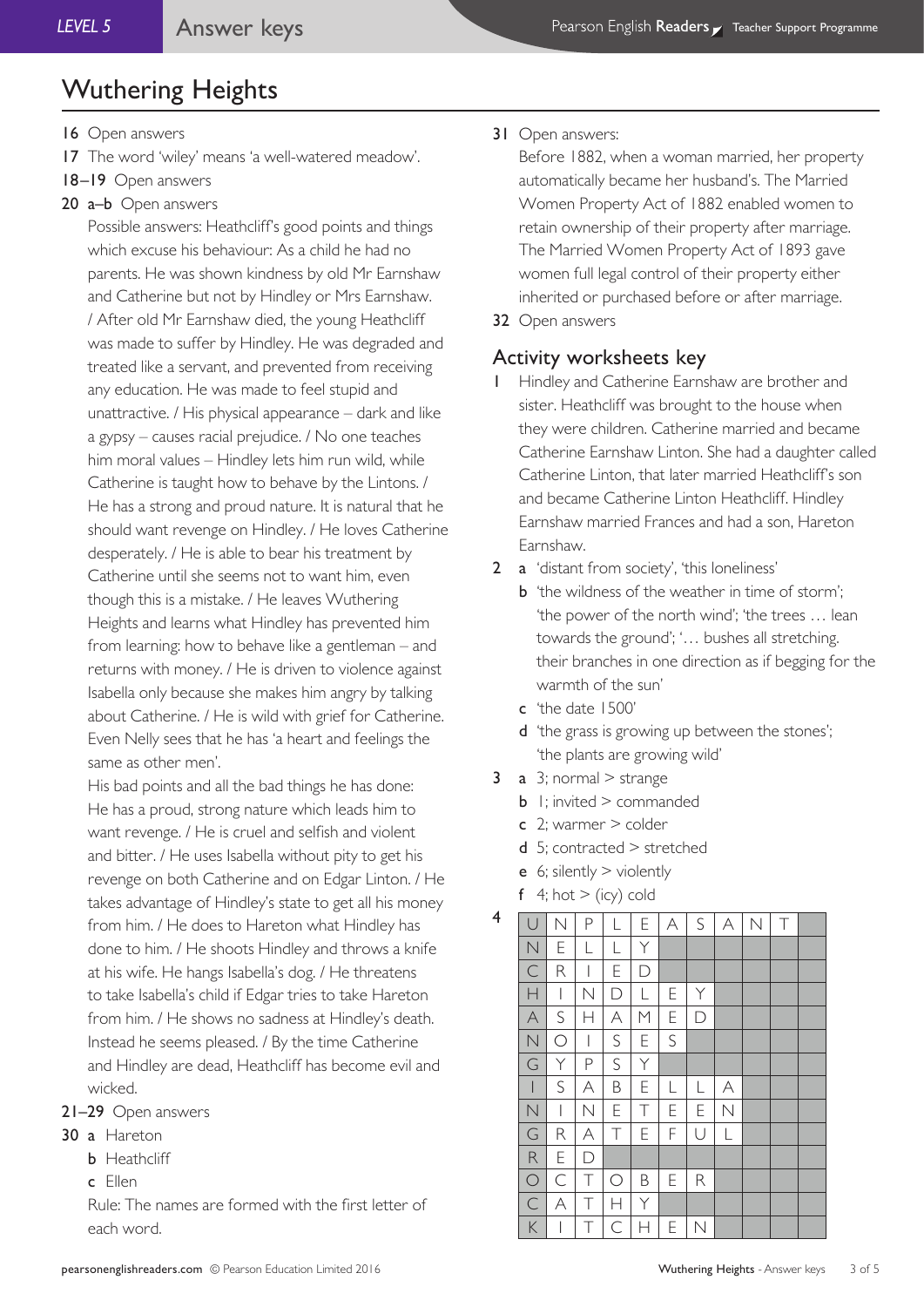'Unchanging rock' refers to Cathy's enduring love for Heathcliff; she compares it to her love for Edgar, which is like the leaves, which change.

- 5 Open answers
- 6 Possible answers:
	- a Nelly about Heathcliff; when she finds him kissing Isabella.
	- **b** Heathcliff about Catherine; when she is angry because he kisses Isabella.
	- c Nelly about Catherine; when she tells Edgar about Heathcliff's behaviour.
	- d Heathcliff about Edgar; when Cathy throws the key into the fire.
	- e Cathy about Heathcliff; when she says that he has played an evil trick on her.
	- f Catherine about herself; when she is starting to become ill.
	- g Catherine about Edgar; when he won't let her see Heathcliff.
	- h Nelly about herself; when she feels she is the only sensible person in the house.
- 7 a encouraging him to go against Catherine when she was ill
	- **b** depriving him of his property
	- c breaking her heart; killing her
	- d parting them
- 8 a Linton Heathcliff
	- b Nelly
	- c Heathcliff
	- d Hareton and Joseph
	- e Linton Heathcliff
	- f Nelly's, though he means where she works: Thrushcross Grange
	- g The Linton's and the Earnshaw's
	- h Edgar and Hindley, and possibly Isabella
	- i Hindley and Edgar
	- j Linton Heathcliff
	- k May be memories of Isabella or the whole of his history
- Possible answers:
	- a Heathcliff does not seem to think much of Linton. He says he 'hates' Linton who he thinks is too much like his mother because he has a pretty, girlish face; Heathcliff says Linton is a 'miserable thing' and 'worthless'. He seems only to be interested in Linton for what he can get through him. But he says he will treat Linton well, even if he does not love him.
- b In his will, old Mr Linton left Thrushcross first to his son, Edgar, and then, if Edgar had no son, to his sister Isabella. This means that when Edgar dies, ownership of Thrushcross will pass not to Cathy, but Isabella. However, Isabella is dead, so the next in line to inherit Thrushcross after Edgar dies will be Linton Heathcliff. Linton is Heathcliff's son, so if Edgar should die, then Heathcliff would certainly have some control of Thrushcross while Linton is a child.
- c It is possible that Heathcliff is being generous. At the moment it certainly looks as if Cathy will not inherit Thrushcross after her father dies, and so by marrying Linton Cathy would be sure to be safe and could stay at Thrushcross. But it is also possible that Linton may die before Edgar dies. Nelly says that in this situation, Cathy would be the next to inherit Thrushcross. Heathcliff says this is not true, and that as Linton's father, he would get Thrushcross. However, he could be absolutely sure of getting his hands on Thrushcross if Cathy married Linton. This is because if Linton dies before Edgar and if Edgar is somehow able to make sure that Cathy inherits Thrushcross, Heathcliff would be able to control the property only if Cathy was Linton's wife. So Heathcliff may not be really as generous as he pretends. In fact he is being rather clever in a deceitful way.
- d Linton seems to be more ill than before although he says he is not. He also acts a little strangely, as if he has not come to meet Cathy because he wants to, but because his father wants him to. Perhaps his father has made him go there to encourage their relationship.
- 10 a Nelly; when people came near the house, Heathcliff was quick to send them away and Nelly and Cathy not quick enough to shout and then be rescued.
	- **b** Heathcliff; he is speaking about a picture of Catherine; he stops when he is probably about to admit that he feels some peace when he sees her face, or that he misses her.
	- c Heathcliff; he is speaking about Catherine's ghost, who he says has haunted him for 18 years.
	- d Heathcliff; he is speaking of Hareton; Hareton not only reminds him of Catherine because he takes after her but also of his own youth.